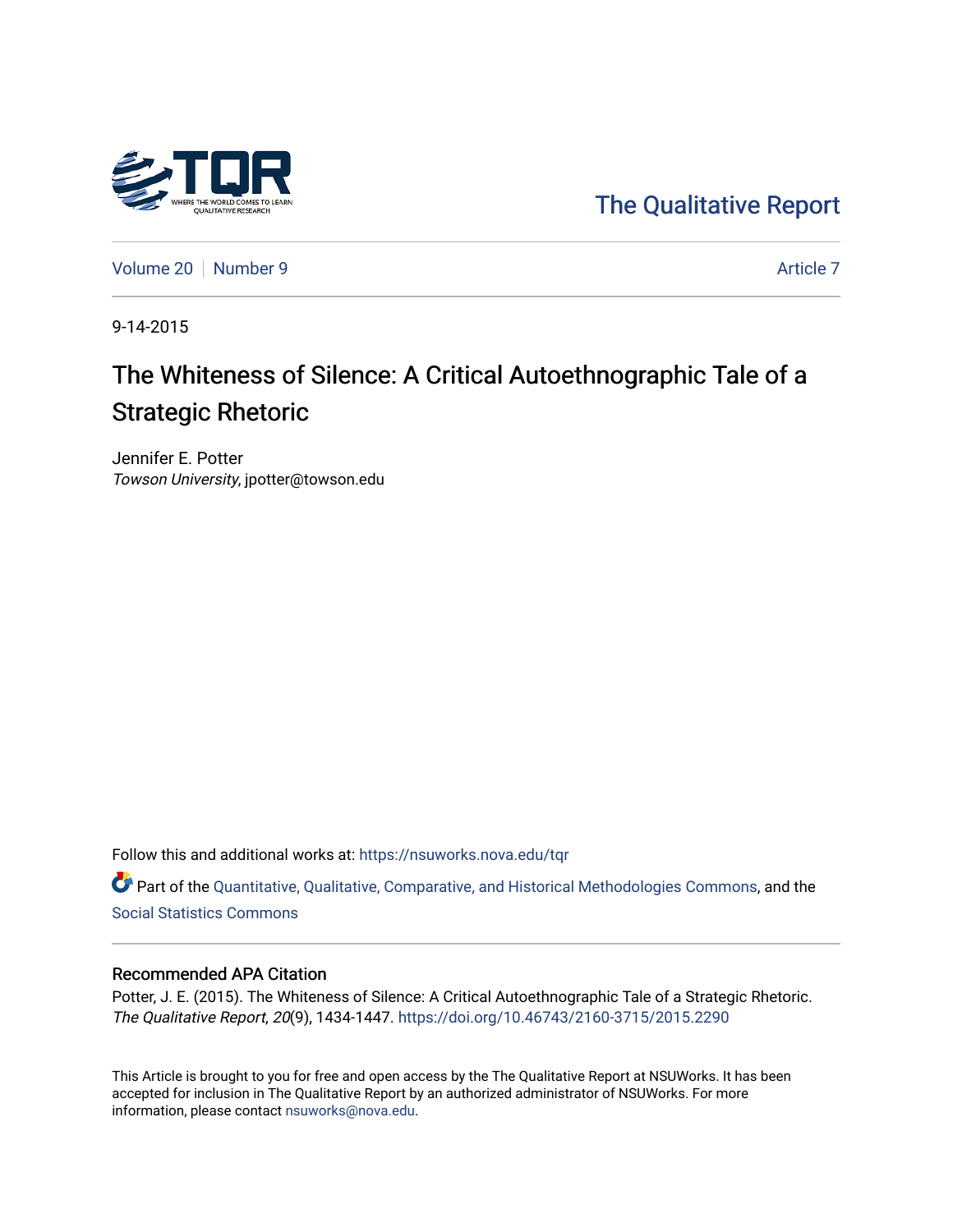

## The Whiteness of Silence: A Critical Autoethnographic Tale of a Strategic Rhetoric

## Abstract

Nakayama and Krizeck's essay, "A Strategic Rhetoric of Whiteness" offers an understanding of Whiteness as cultural praxis operating beyond the narrow understanding of mere skin color. While scholars have added valuable contributions to the study of Whiteness, the discussion of the "strategic rhetoric" still lacks examples of embodiment. This essay seeks to demonstrate the deployment of Whiteness by describing a specific moment in which I was complicit in the deployment of Whiteness using the strategy of silence. This essay enumerates the machinations of Whiteness hidden in a seemingly mundane performance and contributes to an ongoing conversation about problematizing Whiteness.

## Keywords

Critical Autoethnography, Whiteness Studies, Race, and Ethnicity Studies

### Creative Commons License



This work is licensed under a [Creative Commons Attribution-Noncommercial-Share Alike 4.0 License](https://creativecommons.org/licenses/by-nc-sa/4.0/).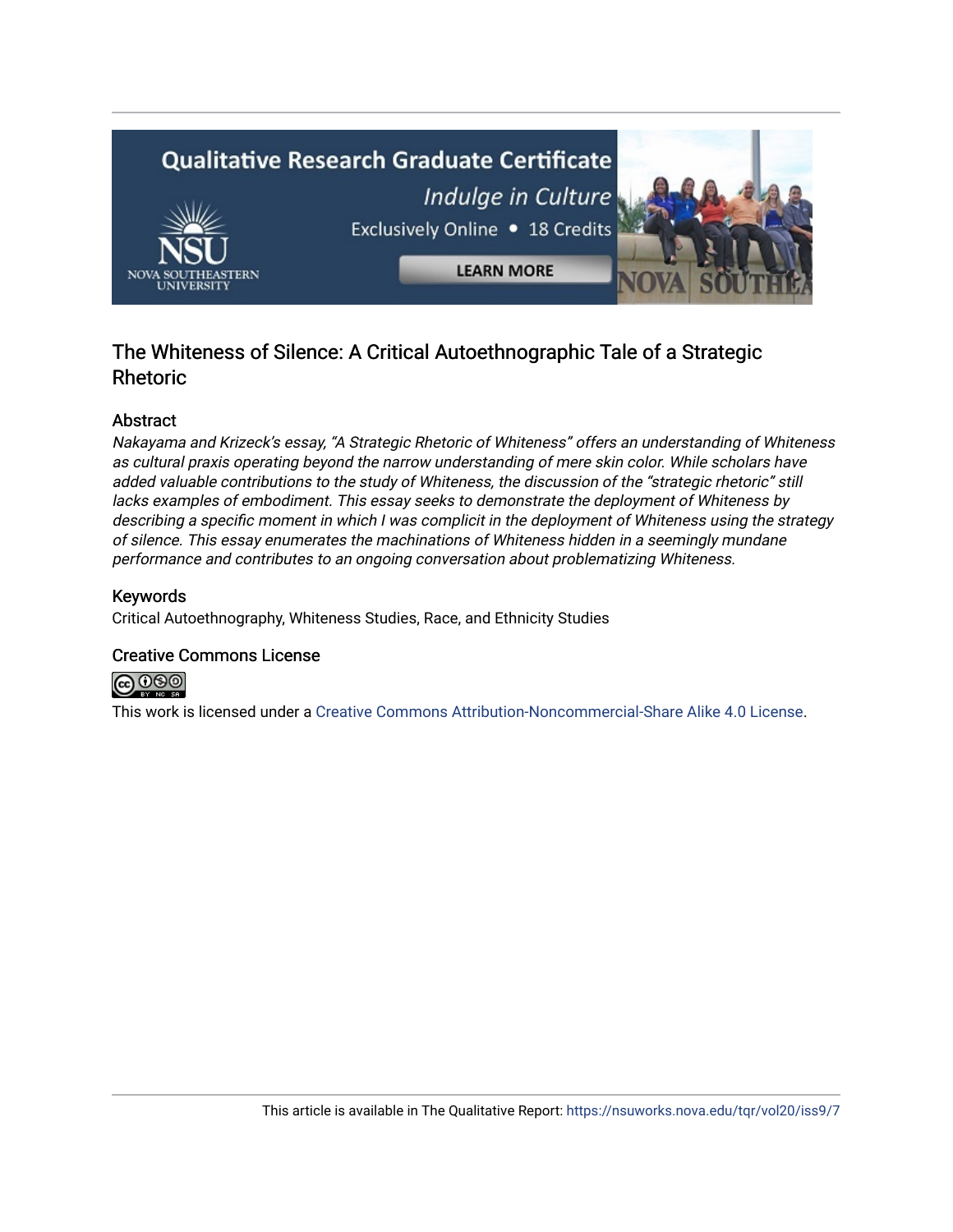

## **The Whiteness of Silence: A Critical Autoethnographic Tale of a Strategic Rhetoric**

## Jennifer E. Potter Towson University, Towson, Maryland, USA

*Nakayama and Krizeck's essay, "A Strategic Rhetoric of Whiteness" offers an understanding of Whiteness as cultural praxis operating beyond the narrow understanding of mere skin color. While scholars have added valuable contributions to the study of Whiteness, the discussion of the "strategic rhetoric" still lacks examples of embodiment. This essay seeks to demonstrate the deployment of Whiteness by describing a specific moment in which I was complicit in the deployment of Whiteness using the strategy of silence. This essay enumerates the machinations of Whiteness hidden in a seemingly mundane performance and contributes to an ongoing conversation about problematizing Whiteness. Keywords: Critical Autoethnography, Whiteness Studies, Race, and Ethnicity Studies*

There is one question that every person has asked him or herself numerous times throughout life's trajectory: who am I? Although we know identity is multifaceted and always changing, there are pieces of our identity that remain relatively static. I have codified my answer to this question since my initial introduction to the academy: I am a woman, feminist, scholar, partner, mother, daughter, and friend. Mostly, though, I am White<sup>1</sup>. As a White woman who earned a PhD at a historically Black university, my identity was constantly a site and sight of contestation. I learned to explore, accept, and piece together a White racial identity that I could never separate from the strategy of Whiteness. Although my attempt is always to claim the identity of an anti-racist White woman, I recognize that the *White* part of that is the most useful analytic tool for the examination of social, political, economic, and sometimes interpersonal relations of power and privilege Understanding, articulating, and evaluating my identity is not the focus of this essay; rather, my identity is a lens through which Whiteness, privilege, and racism manifest themselves in identity development.

Perhaps one of the most important essays in the communication field on the social manifestation of Whiteness comes from Thomas Nakayama and Robert Krizeck's (1995), "A Strategic Rhetoric of Whiteness." Nakayama and Krizek offer an understanding of Whiteness that exists beyond the narrow understanding of mere skin color. They uncover six strategies of the discourse of Whiteness: emphasizing a privileged social position based on one's racial identity (White means majority or status); White by default, or due to non-racial or ethnic categorization; using scientific definitions and classifications to articulate Whiteness; grouping Whiteness with nationality; discourses of Whiteness that refuse to use a "label" for Whiteness; and Whiteness as an articulation of European ancestry. In the twenty years since the publication of this essay, numerous scholars have studied Whiteness and privilege from a rhetorical perspective and added valuable contributions to the study of Whiteness. Although some of these scholars have addressed the body through the lens of performance (Butler, 2011; Jackson, 1998; O'Brien, 1994; Warren, 2003; Warren & Kilgard, 2001), the discussion of the "strategic rhetoric" of Whiteness still lacks everyday examples of its embodiment or

**.** 

<sup>&</sup>lt;sup>1</sup> I capitalize "White" and "Black" to emphasize the cultural identities embedded in the physical manifestation of skin color.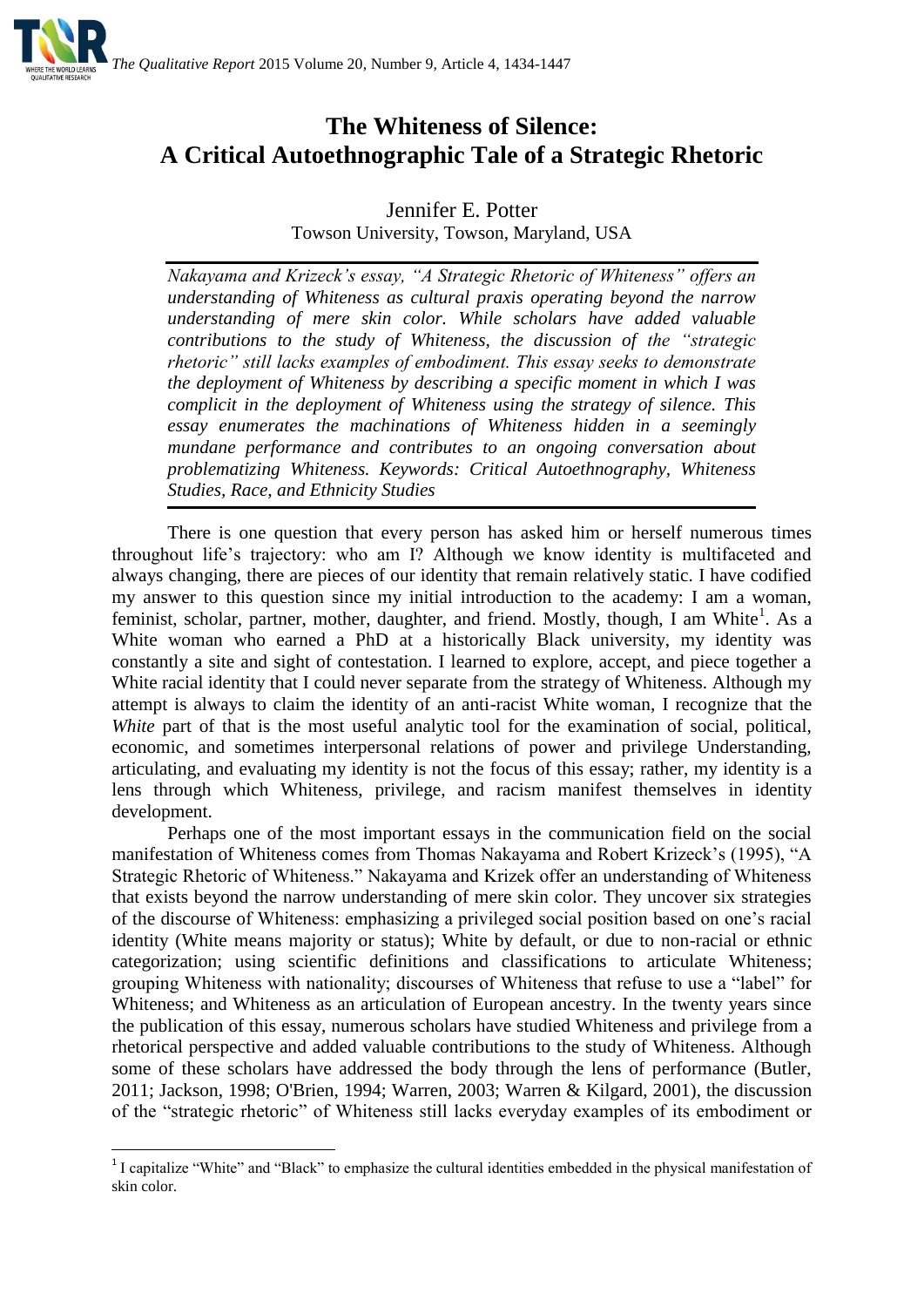definitive iterations of what might constitute this rhetoric in action. . In this essay, I seek to demonstrate concretely the ways in which Whiteness is deployed and redeployed as a rhetorical strategy. To do so, I describe a specific moment during my graduate career in which I, a White woman, was complicit in the deployment of Whiteness using the strategy of silence as a means of fending off perceived attacks from my Black classmates. First, though, I provide a methodological and theoretical framework for my analysis.

#### **(Critical) Autoethnography**

While autoethnographic research is still a relatively new form of qualitative ethnography, it is an obvious methodological choice when attempting to theorize about one's own identity, the social position that it delineates, and the structural violence operationalized therein. Ellis and Bochner (2000) define autoethnography as an "autobiographical genre of writing and research that displays multiple layers of consciousness, connecting the personal to the cultural" (p. 739). They describe the "findings" of autoethnographic research as "evocative stories" that a researcher presents about his or her own experiences (p. 744). Jones (2009) extends the explanation of evocative stories by describing them as stories that "long to be used rather than analyzed; to be told and retold rather than theorized and settled; to offer lessons for further conversation rather than undebatable conclusions; and to substitute the companionship of intimate detail for the loneliness of abstracted facts" (p. 292).

Autoethnography engages in life stories as a technique of producing some theoretical understanding of highly personal events. Ellis and Bochner (2006) explain:

Autoethnography shows struggle, passion, embodied life, and other collaborative creation of sense-making in situations in which people have to cope with dire circumstances and loss of meaning. Autoethnography wants the reader to care, to feel, to empathize, and to do something, to act. It needs the researcher to be vulnerable and intimate. (p. 433)

The focus on evocative stories makes autoethnographic research particularly important for studying "human relations in multicultural settings" because it allows researchers to pry into the self as the self relates to others (Chang, 2008, p. 52). The focus on the relationships between the self and others make autoethnography particularly potent for what Chang describes as its use to transform people into cross-cultural coalition building.

Although evocative stories certainly create an important opportunity for cross-cultural coalition building and self-exploration, using autoethnography in the academy has faced severe criticism. Two common critiques of autoethnography are often discussed: autoethnographic research is narcissist and autoethnography lacks rigor (Coffey, 1999; Krisek, 2003). Despite these criticisms, Ellis (1997) reminds us that rather than view autoethnography as an act of self-absorption, researchers should be reminiscent of the adage used by many feminist researchers—the personal is political. Chang (2008) concludes that scholars should not focus on themselves in isolation from others, but rather should use the personal experience as a means of unpacking the larger cultural context wherein personal experience lies.

Bochner (2007) addresses the notion that autoethnography is not rigorous by arguing that there is nothing as theoretical as a good story. It is this intersection (or lack thereof) that Bochner speaks to when he says:

The sad truth is that the academic self frequently is cut off from the ordinary, experience self. A life of theory can remove one from experience, make one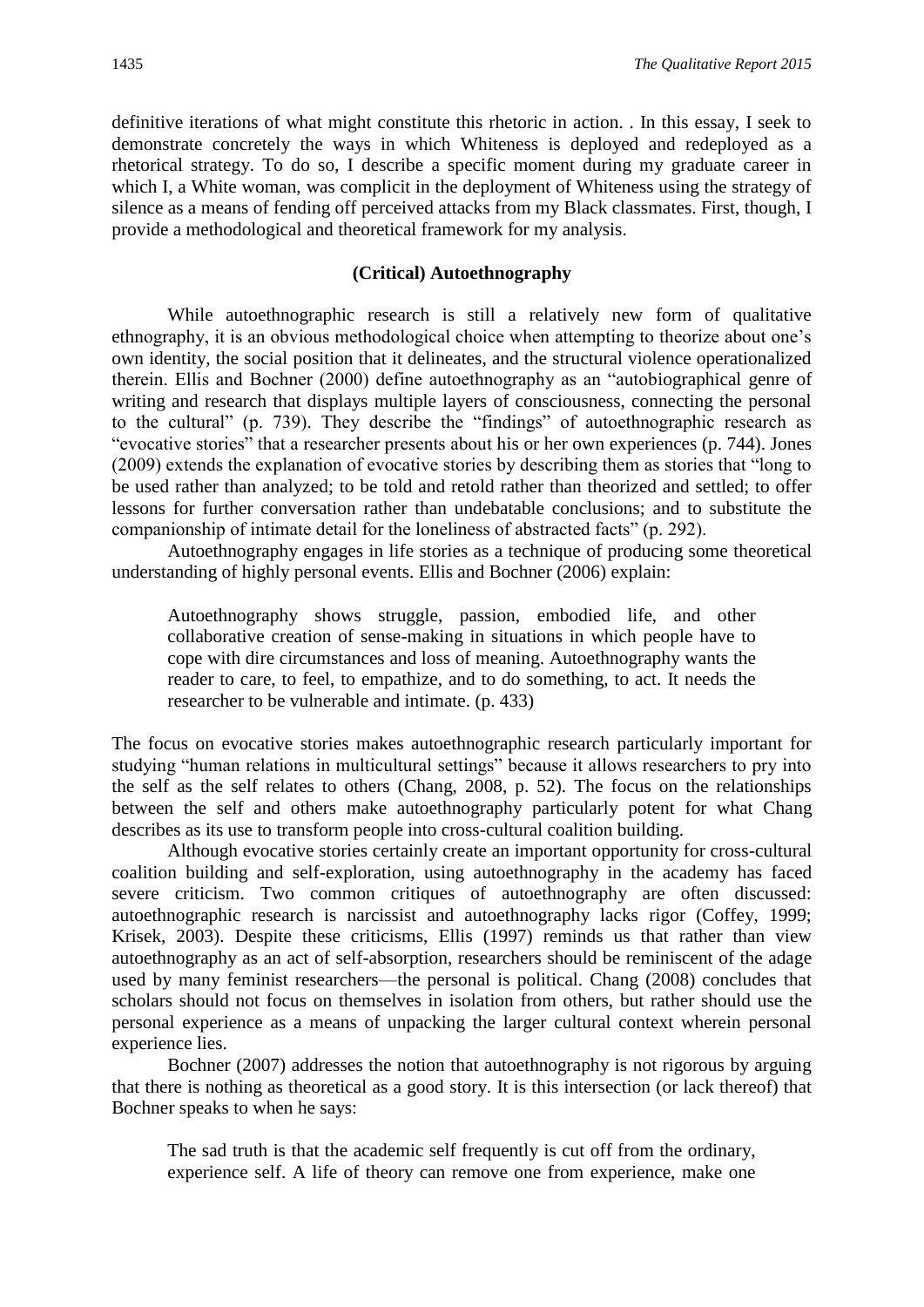feel unconnected. All of us inhabit multiple worlds. When we live in the world of theory, we usually assume that we are inhabiting an objective world. There, in the objective world, we are expected to play the role of spectator. It is a hard world for a human being to feel comfortable in, so we try to get rid of the distinctively human characteristics that distort the mythological beauty of objectivity. We are taught to master methods that exclude the capriciousness of immediate experience. When we do, we find ourselves in a world devoid of spirituality, emotion, and poetry—a scientific, world in which, a[s] Galileo insisted, there is no place for human feelings, motives, or consciousness. (p. 434)

This disconnect between theory and human emotion is especially important to the study of identity exploration. Theorizing about identity without exploring the lived experience of one's own identity does not engage the heart of the issue, nor does it add theoretical insight. Theorizing through self-exploration and reflexivity, however, creates the potential for a much more nuanced and complex approach to explaining the contextualization of individuals within a larger social construct. Its utility in reflecting upon and theorizing about issues of cultural difference makes it particularly well-suited for essays, such as this one, that explore individual reflections about manifestations of racism, privilege, and Whiteness.

At first glance, adding the term "critical" to autoethnography may seem redundant. The addition is a crucial one, though, as it connotes an explicit focus on how power intersects with one's personal experience and the structural forces that helped to create those experiences. Naming an autoethnographic project "critical" does something else, as well. In the spirit of critical theory, a critical autoethnography attempts to do more than just reveal how one fits into the power structure—it attempts to deconstruct the very power structure that gets exposed. Autoethnographic projects related to identity and power offer an excellent opportunity for critical theorists to move beyond discussing the forces of power in the sociopolitical landscape—they give us the tools to dismantle the very system that has created the power structure. It is in light of this that I chose to frame this research within the larger context of critical autoethnography.

Autoethnography operates as both theory and method, and the focus on this essay is on understanding how Whiteness is deployed in everyday interactions. Because the identity issues I explore are directly tied to power and structural violence, I use a method of critical autoethnography. This essay's focus is on an event that occurred in the fall of 2006 during my first year as a PhD student. After the experience happened, I had conversations with my colleagues, friends, and professors to try to process the event. And a few months later, I wrote my first reflection on the event, recalling the details as best I could. Several years later, I began to work on this essay as a means of taking my experience and linking it back to what I knew theoretically. Methodologically speaking, my data is my experience, my memory of the experience, and my reflection and understanding of the experience. I focus my analysis on the written reflection from 2006, as that is the most concrete form of data I have from the events, but I certainly draw from my recollections as I situate the data into the larger theoretical picture. Overall, while my written data is not lengthy, it does constitute an evocative story and offers theoretical insight, thus making this autoethnographic account a worthy one to report. Before describing how my experience fits into the larger theoretical picture of Whiteness research, let me first detail some of the most important work in the field.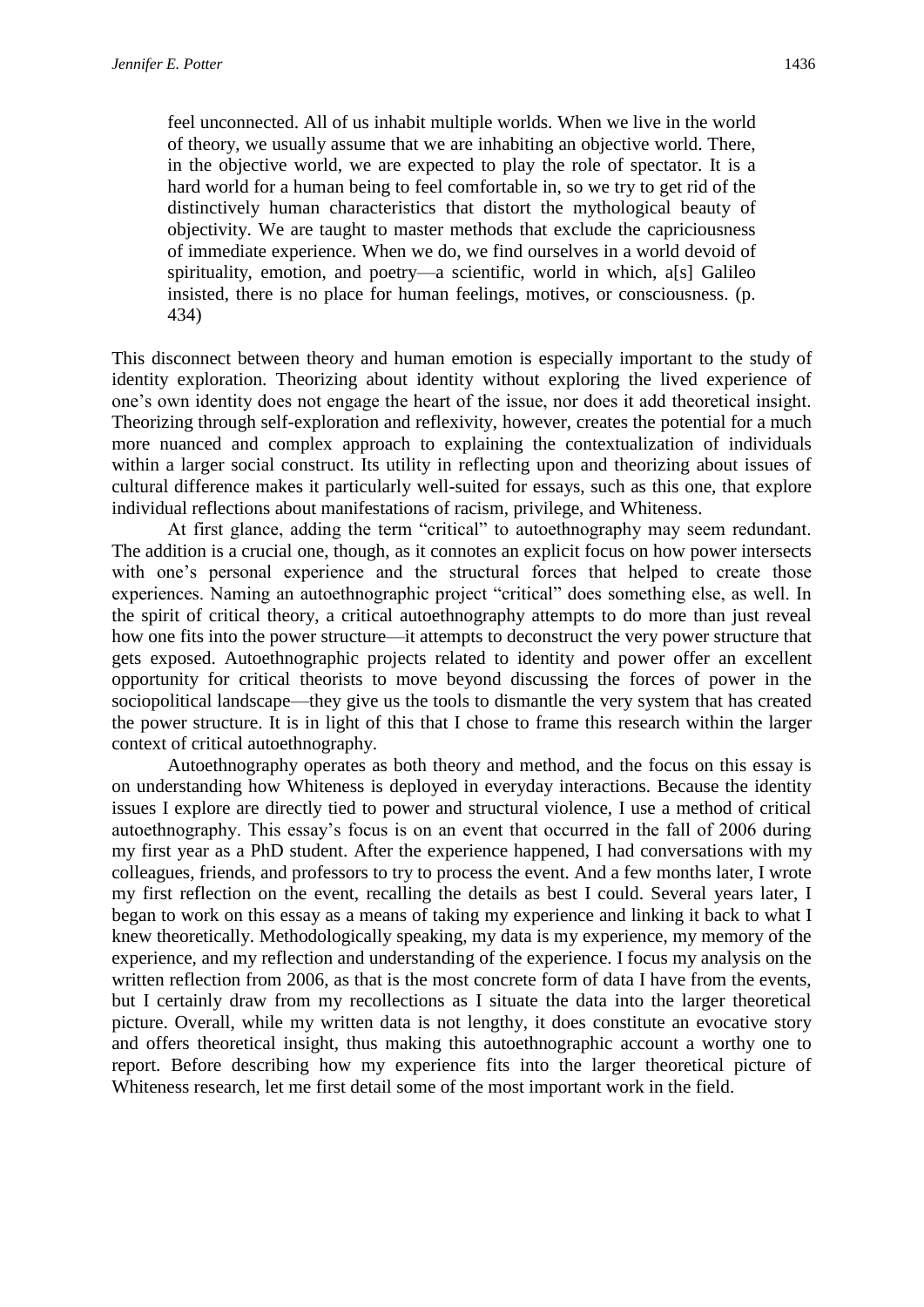#### **Whiteness and White Identity Development**

Beverly Tatum (2003) acknowledges, "there is a lot of silence about race in White communities, and as a consequence Whites tend to think of racial identity as something that other people have, not something that is salient for them" (p. 94). Tatum utilizes Janet Helms' model for understanding White identity development in the United States and argues that, based on the research conducted by Helms, White people typically progress through six stages of identity development (although the process is not necessarily linear nor is it always complete). The first stage is contact, in which individuals do not recognize differences or see those differences on a hierarchical scale. Members of the majority internalize and accept that the majority group is superior to other groups, although this acceptance may be either conscious or unconscious. The second stage is disintegration, where White people demonstrate an awareness of racism and their own White privilege. This tends to happen when White people come into contact with a person of color and develop a relationship that requires acknowledgement of race and racism. The third stage is reintegration, at which point, "the previous feelings of guilt or denial may be transformed into fear and anger directed toward people of color" (p. 101). The fourth stage is pseudo-independence, where majority group members make an attempt to unlearn their racism. The fifth stage is immersion/emersion, wherein White people attempt to understand the dominant ideology while also redefining themselves and their group in nonracist terms. The final stage of Tatum's model is autonomy, in which majority group members integrate their cultural identity into all facets of their identity through cultural awareness and appreciation.

Members of both the majority and the minority find themselves in situations that require them to negotiate their identity. Although people of color tend to be in a persistent state of identity negotiation due to the constant interactions with members of the majority, White people are much less likely to feel compelled to negotiate their identity on a regular basis. When identity negotiation among White people does occur, it tends to take place when members of the majority are placed in a situation that temporarily makes them part of the minority. In his study of European American students attending a historically Black university, Ronald Jackson (1999) argues, "an identity shift from *I* to the *other* is unproductive for White students who suddenly find themselves in the racial minority" (p. 5). His work attempts to explain why the identity negotiation process does not seem to exist for White students in this situation and finds that European American students commented that they do not need to negotiate their identity because Whites are the dominant culture and their mainstream status makes cultural negotiation unnecessary.

Jackson's study is not surprising given the way in which the strategy of Whiteness embeds itself in the psyche of White people. Peggy McIntosh (1997) argues that White people are taught that everything about their existence is normative. When individuals attempt to defy this normativity and change their attitude into an anti-racist one, they can make small changes, but not systemic change. Ruth Frankenberg (1993) discusses privilege in terms of Whiteness, and argues that Whiteness comprises three primary characteristics. First, Whiteness encompasses a structural advantage. Second, it is a "*standpoint*, a place from which White people look at ourselves, at others, and at society" (p. 1). Third, Whiteness includes unmarked normativity of cultural practices. Frankenberg (1993) explores the way in which Whiteness is affected by and affects relations across individuals by arguing:

Whiteness changes over time and space and is in no way a transhistorical essence….Thus, the range of possible ways of living whiteness, for an individual white woman in a particular time and place, is delimited by the relations of racism *at that moment and in that place*. And if whiteness varies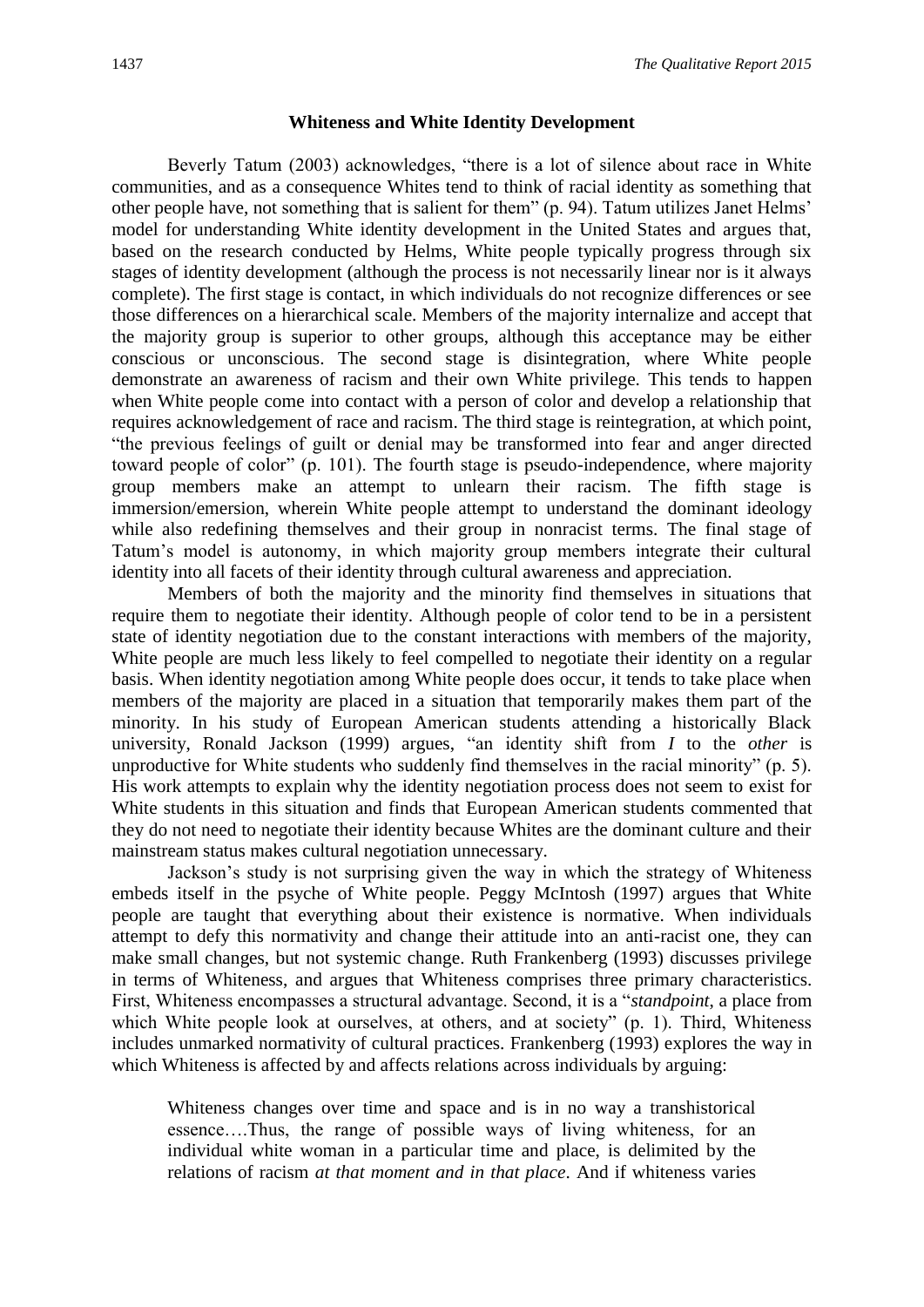spatially and temporally, it is also a relational category, one that is coconstructed with a range of other racial and cultural categories, with class and gender. This coconstruction, is, however, fundamentally asymmetrical, for the term "whiteness" signals the production and reproduction of dominance rather than subordination, normativity rather than marginality, and privilege rather than disadvantage. (pp. 236-237)

Of course, it is this focus on normativity rather than marginality that is important in the context of White identity development and the potential for White identity negotiation.

Although Frankenberg describes Whiteness as a spatially and temporally evolving category, the construct comes out of a very specific history. Labor historian David Roediger (2006) has written the most complete analysis on the origins of the social construction of Whiteness. He argues that eighteenth and early nineteenth century workers shared an important relationship with one another. White servants and laborers worked alongside Black slaves and had some sense of camaraderie across racial lines. As wealthy White landowners began to expand their own wealth, they realized that an alliance between White and Black workers threatened wealthy White owners. The easiest avenue for eliminating the possibility of such a labor alliance was to draw racial distinctions between the workers and make one group of workers superior to the other group. And it was in this configuration that Whiteness was born. Matthew Jacobson (1998) makes a similar argument by explaining how the Irish (and Jews and Italians, for that matter) *became* White; he focuses on the fact that people with different skin colors were brought into the fold of the White category as a way of keeping Black slaves at a severe disadvantage.

This history of the systematization of White privilege contextualizes contemporary understandings of race, and Whiteness in particular, in the United States. Marilyn Frye (1995) argues that, "if one is white, one is a member of a continuously and politically constituted group that holds itself together by rituals of unity and exclusion" (p. 115). As Tim Wise (2005) notes, though, White people only think about their Whiteness when confronted with representations of non-White people. In many ways, the fact that Whiteness is unmarked and only obvious in the face of difference creates the constant need for an Other to exist. George Yancy (2008) contends, "The construction of one's white identity *merely* through negating, disliking, and hating the dark other creates an identity that is constantly on the precipice of undergoing complete ontological evisceration" (p. 49). This marking of others while remaining unmarked is the essential nature of Whiteness; it makes working through racism and un-working the strategic nature of Whiteness nearly impossible.

The most common solution to this problem is for White people to place acts of racism on a hierarchical scale and to differentiate between "good Whites" and "bad Whites" (Yancy, 2008). White people tend to deny their own complacent racism and privilege by arguing that they are not members of the Ku Klux Klan, part of a White Supremacy organization, and/or because they do not engage in violent or nonviolent racist behavior. This hierarchy, however, is inappropriate for understanding one's own relationship to the strategy of Whiteness. One need not commit an actual racist act in order to both benefit from White privilege and normalize others' racist acts. Frances Rains (1998) reminds us that White people lack mindfulness "from that which [they] are exempt. The complicity in racism that privilege provides remains nameless and unnoticed. The responsibility that comes with the location and role of white privilege can be denied" (p. 81). This complicity manifests itself in a particular way, according to Yancy, who reasons, "Whites see themselves as having achieved their status in society independently of race. Their success is due to ingenuity, wise choices, or even good luck, but not because throughout their lives they have been invested, even if unconsciously, in whiteness" (p. 53).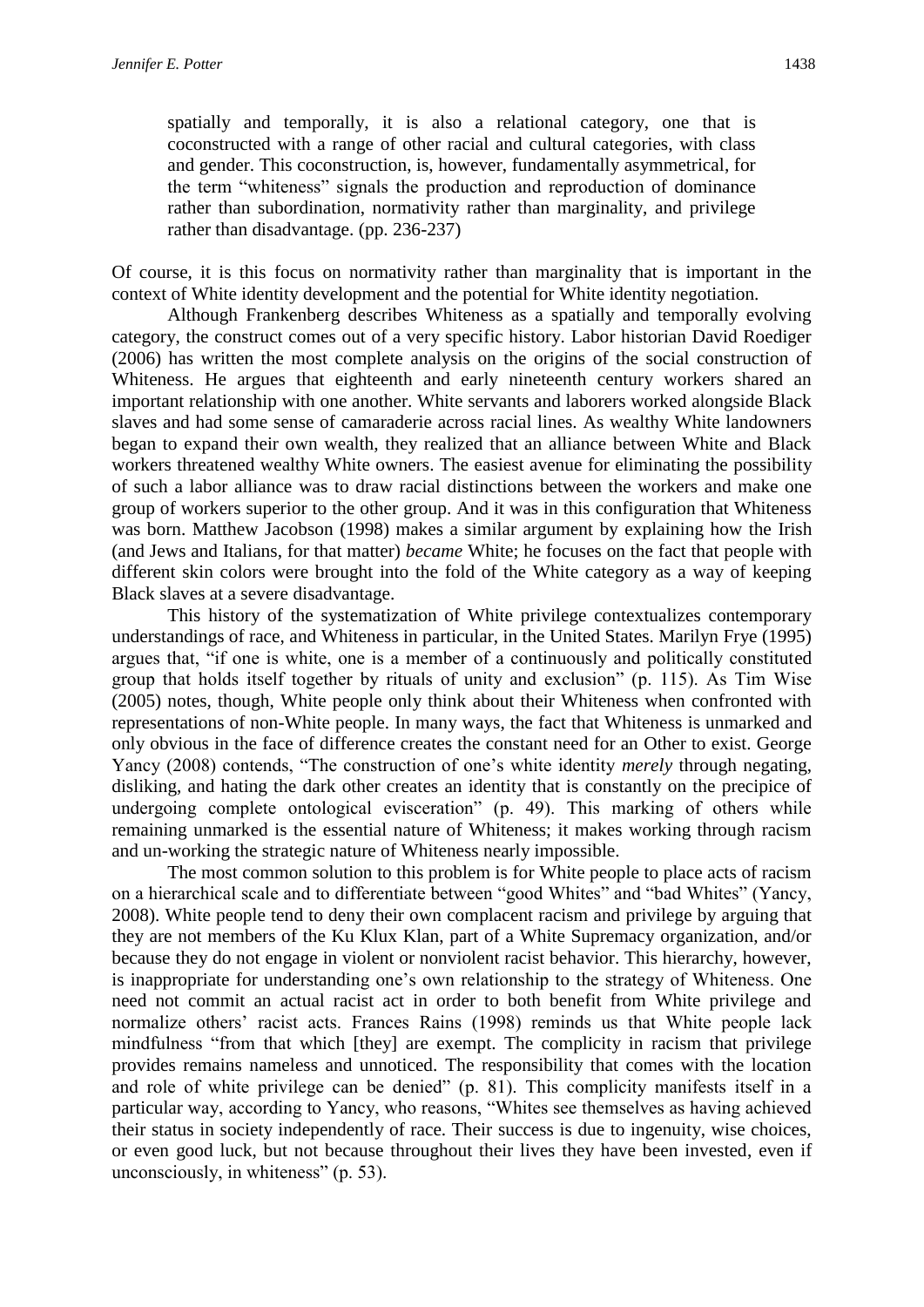This investment in Whiteness often makes itself known through one's performance in menial and ritualistic tasks. Judith Butler (2011) articulates how Whiteness as an identity is reproduced through our everyday actions. She argues that Whiteness is constantly constructed and reconstructed through the performative choices we make as individuals in our daily lives. Building on Butler's work, Warren and Fassett (2004) detail the role performance plays in unhinging Whiteness. They explain:

[W]e look outward from these spectacular instances of violence and examine the minute and mundane processes that make these acts possible…. [W]e examine how instances of racism, homophobia, and other forms of oppression are generated through everyday communicative/performative acts—that is, both aesthetic and reiterative. Thus, we seek to understand difference (specifically race) as a performative construct that is always already aesthetic (that is, constructed for an audience or public) and reiterative (that is, repeated and ongoing). By focusing on race as one form of oppression, we examine whiteness as a systematic production of power—as a normative social process based upon a history of domination, recreating itself through naturalized everyday acts—much like heteronormativity or misogyny…. [S]uch an exploration helps mark the unmarked (Phelan)—making visible the workings of a number of oppressive social relationships. To render whiteness visible requires careful analysis and constant critique of our taken-for-granted norms. (p. 411)

It is in the spirit of marking the unmarked and making visible the invisible that this essay seeks to enumerate the machinations of Whiteness hidden in a seemingly mundane performance such that it contributes to an ongoing and essential conversation about the confrontation and contestation of White identity.

#### **The Moment**

Upon deciding to focus on rhetoric and intercultural communication in my PhD program, I applied to a historically Black university. My decision to matriculate at an HBCU was not an easy one. On one hand, I imagined that immersion into a culture that was not my own would be a difficult and rewarding experience and one that was best suited to my chosen area of study. On the other hand, I was terrified that my professors, colleagues, and undergraduate students I would teach would resent me, reject my ideas, or even react with hostility toward what must have seemed to them as a parasitic interloper whose pursuit of a PhD was worth a stint of cultural tourism. In the end, I decided that the risks associated with such intense vulnerability were outweighed by the potential for personal and professional growth and I began my PhD program ready to explore—for the first time in my life, being an Other.

Prior to starting my coursework, I extensively researched the prevalent theories in the fields of intercultural communication, African American communication, Whiteness, and privilege. My theoretical understanding of these subjects was ample but could never have prepared me for one of my earliest and most revelatory classroom experiences On an October evening in my African American Communication course my very perspective, the views I held of the world, myself, and my role within the academy, was irrevocably paradigmatically—altered. What started as a typical and engaging academic conversation about the role of Whiteness on African American communication and identity turned into a personal and vehement indictment of White people and especially of White people in Black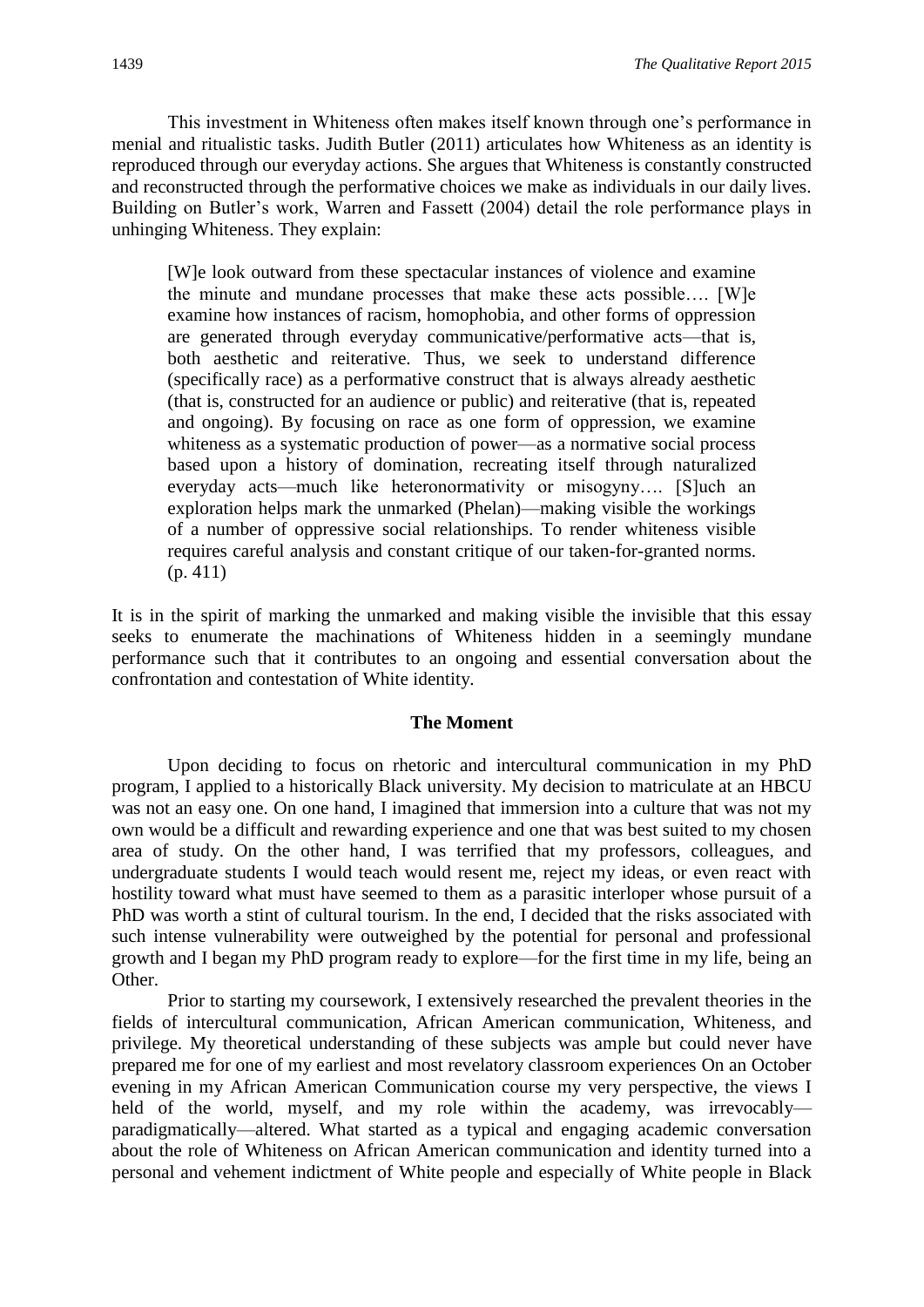**.** 

settings such as the one I was currently in. My best recollection of the classroom experience is this:

African American Communication was the one class I had my first semester that presented problems for me academically because these problems centered around the fact that I felt I had nothing to contribute to the conversation. I could discuss the assigned material, but did not have the same first-hand knowledge and experiences to bring to the table. Nevertheless, I felt like I was learning a great deal in the class and really growing as an individual. However, on one late fall evening, my individual growth experienced a severe growing pain. As class began, nothing was out of the ordinary. Throughout the semester, discussions had often centered on Black and White race relations. This evening of class, though, something new came into the picture. I do not remember a single phrase from that night, but I vividly remember the facial expressions of those providing commentary. And I remember, as if it was yesterday, my own emotional journey of survival through this discussion. The conversation started innocently enough but quickly moved into an exploration of White people. Needless to say, the words being spoken were not positive…they were filled with hatred and rage and blame. I was sitting near the front of the room, like always, and the three students primarily engaged in the conversation were at the back of the room. I turned to look initially and then realized it was too painful to recognize and acknowledge the words. I sat in my seat and refused to let myself become emotional. As I listened to them talk in heated voices about White people, I felt like they were talking directly to me, at me, trying to provoke me. I sat there thinking, *I agree with every word you're saying…these things are true for many White people…but I'm not one of them…why does it feel like you mean me? You do mean me, don't you? You're happy that you can now tell me, in this classroom setting, how you feel about me being here at* [*this HBCU*]. The discussion would not die and at times it felt like the professor was encouraging it to continue, just testing me. I told myself over and over, like a mantra: *I knew it was going to be hard…that there were going to be times like this, that this is what I had said I had wanted and was prepared for*. But suddenly being faced with it made it all too real and all I wanted was to go back into the culture where I felt safe and free from attack and scrutiny. Although I wanted to cry and scream and proclaim my solidarity with those Black students, instead I sat motionless, expressionless, as invisible as possible in that classroom. And I said nothing. (Potter, 2006)

After class I awkwardly looked for the only other White student in the classroom, a fellow female whom I had avoided since the start of the semester; from the beginning, I thought the only thing worse than being a White cultural tourist in this setting was spending my time interacting with another White cultural tourist. Nevertheless, she and I talked and shared our intense feelings of the evening. We talked about how we were good people who felt we were being judged negatively without receiving the benefit of the doubt that our scholarly and personal intentions were pure; we talked about our struggle to feel comfortable and valued in an environment where we weren't always welcome. $2^2$ 

<sup>&</sup>lt;sup>2</sup> My conversations and interactions with this fellow female student are likely worthy of their own study, in terms of acknowledging and identifying additional ways in which the two of us further deployed strategic rhetorics of Whiteness, but are not the focus of this essay.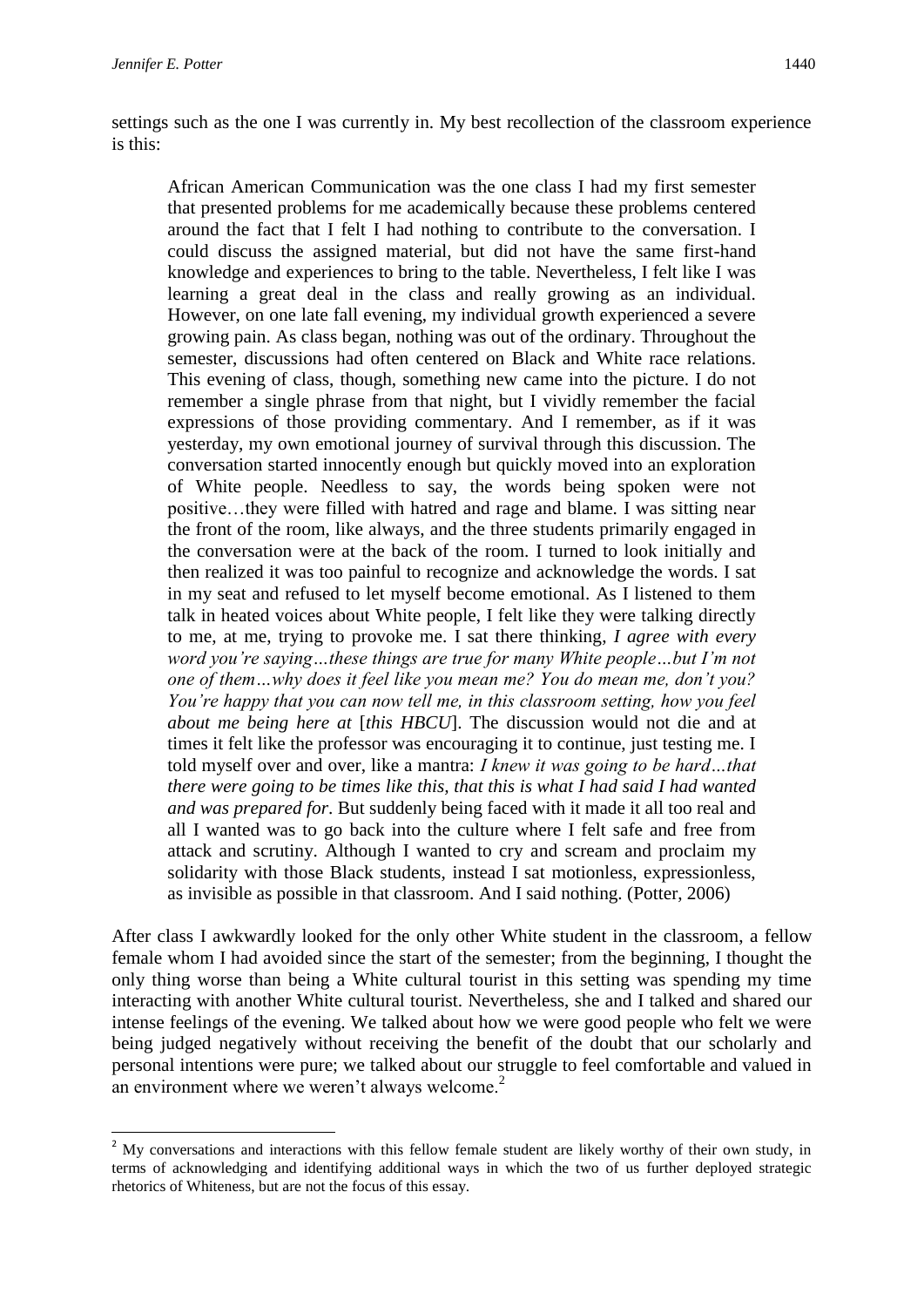Although my fellow White colleague and I talked about this moment extensively, I did not write about it for several months. I had started journaling about my experiences in this environment from my first day of orientation, but this night marked the moment when I stopped writing about my experiences. Ironically, the impetus to end my writing was because I did not want to feel like an exploiter; I wanted to fit in, I wanted to feel like a legitimate member of my student cohort. Several months later, my professor of African American Communication asked my White colleague and I to share our experiences from that evening with our classmates and to explain how those experiences affected our identity. To prepare for our presentation, I wrote the above passage on March 27, 2006.

#### **Critical Reflections**

Ten years of emotional temporal and intellectual distance from the experience of that night has helped me realize that my "saying nothing" was the clearest illustration imaginable of the privilege afforded me in part by a strategic rhetoric of Whiteness. It is likely that every Black student in that classroom knew that I, a White student, could afford to actually say nothing and leave that classroom relatively unscathed. At the time my ignorance shielded me from seeing the ever apparent dynamic that is always at play and painfully obvious to much of the Black community. As a White student surrounded by a classroom of Black students, I sat in a position of inherited dominance afforded me by a centuries-long legacy of inequality. Other students in the classroom, exasperated, could bloviate and verbally attack me, but a reciprocal or proportional response was not required of me because when I left that classroom (or even while I am still in it, for that matter), I remained White. The history of Whiteness is one of privilege wherein the ruling elite jettisoned poor people with White skin with the leverage of material wealth in exchange for loyalty, and in so doing, the elite class ensured that a class-based struggle was impossible (Jacobson, 1998; Roediger, 2006). That strategic maneuver created Whiteness and continues to ensure that no amount of personal or racial attacks can undo the de facto inheritance of White privilege. In fact, in that moment of a perceived attack, I deployed my privilege because the strategic function of my silence relied on Whiteness for efficacy. The phalanx of privilege surrounded me; it reminded my Black classmates that no matter what they say to or about me, history has endowed Whiteness with unassailable status that, at least in the space of that classroom, is beyond reproach and as such, my position of inherited injustice lies beyond scrutiny or accountability.

While I do not wish to speculate or generalize how the students in that classroom were feeling, in hindsight I can say that it must have been apparent that my White body carried with it the signifier of White dominance and that no matter what my Black classmates said about White people, they still had no ability to change the positionality afforded me by my White skin. It also signified that my presence was a needling reminder of their lack of presence—that this world was a White one even in the storied halls of an HBCU. Their verbal and emotional aggression could only ever bruise the singular ego of this one White woman but, try as it did, lacked any ability to affect the circumstance which held my White body in an always already assumed position of dominance. The screaming, ranting, and exasperated verbal gyrations would exhaust their progenitor long before it exhausted the ability of Whiteness to recuperate itself by absorbing all culture into its lack thereof.

Despite my positionality (both physical and socio-cultural) in the classroom, my reflections on the event demonstrate how oblivious I was to my own presence. John T. Warren (2003) reminds us that, "the desire for bodily absence works to secure the maximum amount of privilege for whiteness through the continual marking and disciplining of bodies of color…" (p. 47). Toward the end of the my reflection entry, I wrote, "I want[] to go back to the culture where I felt safe and free from attack and scrutiny"; it was impossible for me to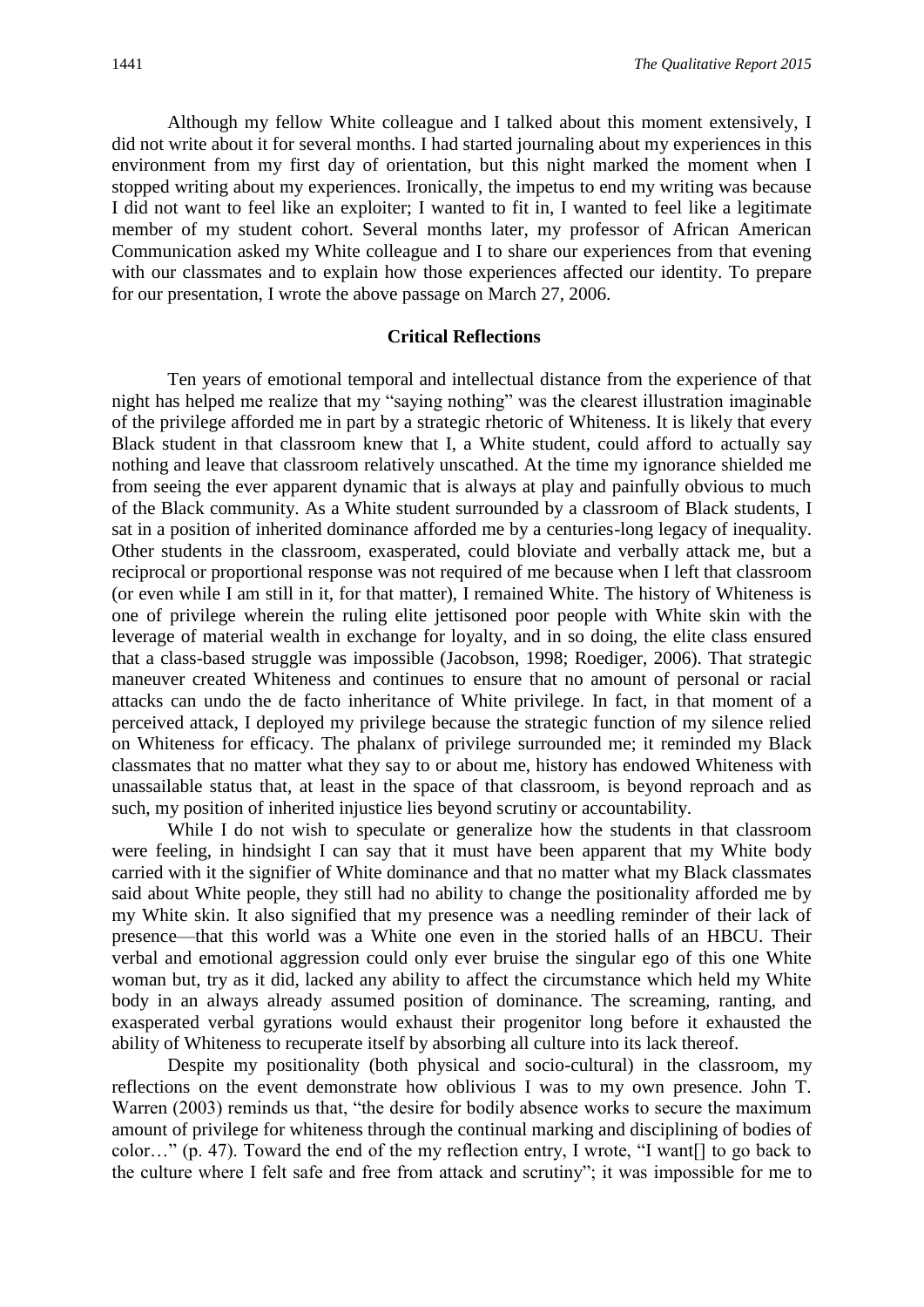see how Whiteness operated. I *was* safe—history had made me the center of the universe and would keep me there provided I never realized where I was. The strategy of Whiteness requires that only those marked by it—the "Others"—experience it and those left unmarked—White people—must stay that way. The great lie that Whiteness tells White people about themselves requires that its essence and operation, above all else, go unnoticed. In that classroom during this experience, my silence, my non-acknowledgement of not only my indignant aggressor but of my own positionality was, in my head, all that I could do as there is no argument against what my colleagues were saying. What I failed to see at that time was that my silence was a tacit acceptance of those facts and a demonstrated unwillingness to do anything about it. Truth is I did not know what I could have done about it and felt as if anything I did was going to be the wrong thing. I think now that perhaps I should have yelled back, let it bubble over, acknowledged my privilege and made an earnest attempt to transform the dynamic in that room by marking myself not as "one of the good ones" but as someone who is fighting complicity in the strategy of Whiteness that history has forced into that room in the form of one white body and many black ones and do all that without making it look like I was not willing to be held accountable; in short the only just way of operating in that room was to attempt the always impossible task of un-working the strategic rhetoric of Whiteness.

I felt stuck, as if there was nothing I could do that would not solidify my inherited dominance. I feared that indulging the attacks in an attempt to demonstrate" solidarity" with my Black classmates would have seemed at the very least patronizing and disingenuous and at worst provincialist and paternalistic. Toward the end of my journal entry, I claim that I "wanted to cry and scream and proclaim my solidarity with those Black students" but White solidarity with people of color is not a matter of proclamations or singular instantiations of revolutionary fervor but an arduous introspection and daily demonstration of one's commitment to un-working Whiteness. Too many White people claim they are *different* from other White people—that they somehow have confronted their Whiteness and have acknowledged their privilege thereby relinquishing them of any responsibility for it. During class that evening, I was one of those people. I knew that I could not "walk in the shoes" of the other, but I was absolutely convinced that I was one of the "good" White people who could somehow aid in the fight against racism. What I didn't understand is that allyship is not just about proclamations and sympathy; it requires bold, sometimes lonely, sometimes terrifying work.

While I still have some optimism in my ability to fight racism, I no longer conceive of doing it to help people of color. Whiteness interrupts the free association of subjects by inserting itself between White people, who are historically, if arbitrarily, endowed with social status, dominance, and legitimacy, and people of color who are denied those privileges. I have since come to understand that because a strategic rhetoric of Whiteness colonizes the definition of humanity, solidarity with the Black community is co-requisite to solidarity with humanity. And while I recognize that my humanity must be rescued from the confines of dominant White identity I understand that attempting to change the "relations of representation" is not a task to be taken lightly but requires constant vigilance and is in essence the work of rearticulating the elements of identity to reconfigure their individual and relational meanings. In that moment I thought I was being made the Other and immediately after that moment I ruminated upon this incident as a lesson in what it must feel like to be an Other. Now I understand that in order to truly stand in solidarity with the world of difference I find myself in, it is not a enough to occasionally feel uncomfortable or aware of my own feelings of differentness when confronted with difference, but instead I must become an Other pragmatically; I must occupy the very critique in which I am implicated, must exist in that tension without attempting to seek a solution beyond to the problem of racial oppression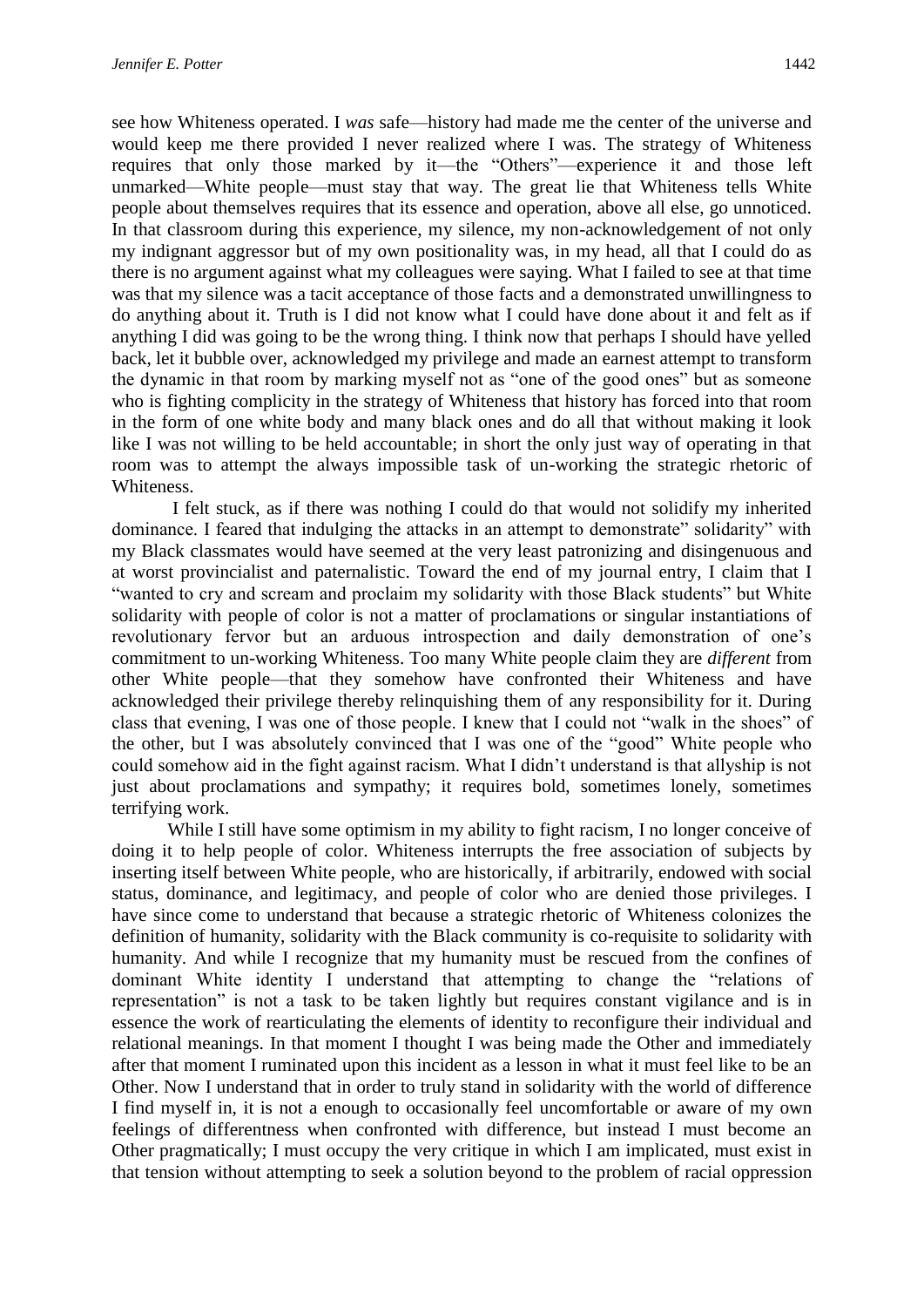of which I myself am a beneficiary. The process of un-working Whiteness requires being willing to engage in real and sometimes lively conversations about Blackness, Whiteness, oppression, and difference that require both deep introspection and unflinching bravery. In essence, my showing solidarity was dependent on a dialog that I was nowhere near ready to have.

Instead of fumbling my way through a conversation that might have continued to rise in intensity and would have likely provoked multiple instances of "saying the wrong thing," I chose a different approach. I failed to acknowledge my Black classmates and recreated the circumstance that members of the Black community routinely encounter when they find themselves face-to-face with White privilege. When I literally denied that the voices of the students had an effect in the real world, I denied the legitimacy of their claims and, in essence, denied the legitimacy of their humanity. While such a statement seems almost hyperbolic, it is clear that in that moment I *demonstrated* their inability to assert enough power to affect the circumstance of White privilege because I was the living embodiment of that privilege and I was ostensibly unaffected by it. If the situation were reversed and I been a person of color whose racial legitimacy was being questioned and attacked, my "saying nothing" would likely not have been an option at all. In other words, my privilege allowed me to deploy a strategic rhetoric of Whiteness through my silence—I remained silent, back turned to those speaking, eyes staring straight ahead.

George Yancy (2008) discusses the impact of White silence on issues of race in the classroom that resonate perfectly with my experience. Yancy writes about a moment in his own classroom when White students and students of color were discussing African American literature. He explains:

[White students'] selective silences, whether conscious or unconscious, allowed them to talk about racism as it was performed within the body of the texts without any attention paid to their own white privilege, which in this context, signified the very real power to "remove" themselves from the complicity involved in maintaining the normative structure of whiteness. In this case, what *was not* said was far more revealing than what *was* said. What "was not said" held the group behind a protective racial barrier, so to speak. From behind this barrier, the white students' shared self-understandings, interests, and conceptions of what was/was not appropriate territory for interrogation, shaped the classroom dynamics in a specifically racist fashion. This was not a mere symbolic show of power. Their silence controlled the discursive direction of the class…

Not naming their whiteness, not identifying their whiteness, had the impact of interpellating Blackness (as exemplified in the texts) as marked, as the "real" object of their gaze. Their whiteness remained unmarked, effectively providing them with the needed latitude to distance themselves from the texts' white racists. They continued to establish racialized meaning within the classroom through the (white) communicative strategy of silence. Whiteness, as normative, legitimated their silence; indeed, guaranteed their whiteness as *absence*. (p. 44)

Because I did not have a set of texts to hide behind and a group of White racists to scapegoat, my silence in the classroom was perhaps even more pronounced.

The ability to remain silent, which I argue is only afforded to people of privilege, aligns quite perfectly with Nakayama and Krizek's use of Michel de Certeau's (1988) explication of the difference between strategies and tactics: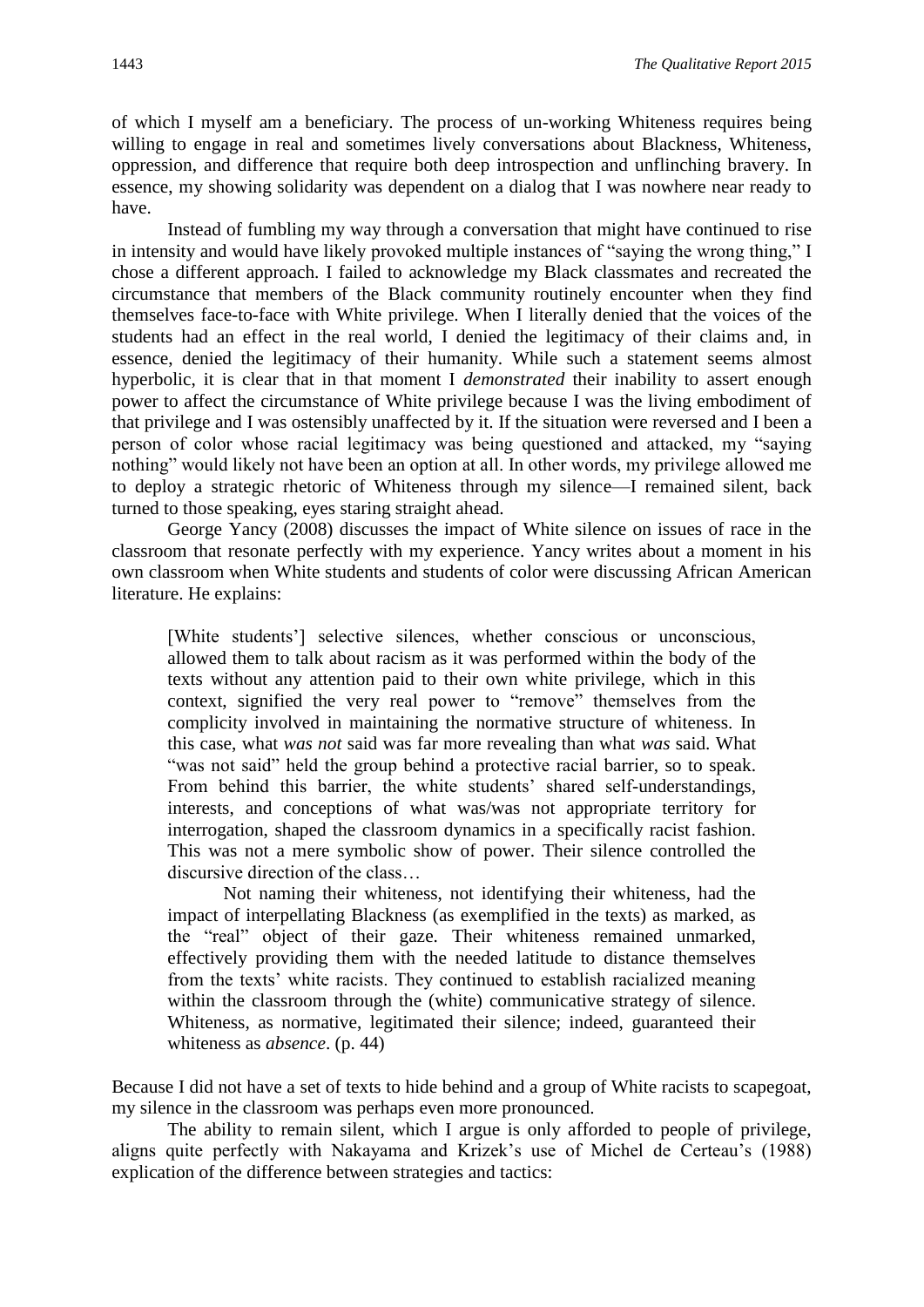I call a *strategy* the calculation (or manipulation) of power relationships that becomes possible as soon as a subject with will and power (a business, an army, a city, a scientific institution) can be isolated. It postulates a *place* that can be delimited as its *own* and serve as the base from which relations with an *exteriority* composed of targets or threats (customers or competitors, enemies, the country surrounding the city, objectives and objects of research, etc.) can be managed…By contrast with a strategy…a *tactic* is a calculated action determined by the absence of a proper locus….The space of a tactic is the space of the other. Thus it must play on and with a terrain imposed on it and organized by the law of a foreign power. (pp. 35-37)

This articulation makes it clear that my use of silence was effective in maintaining and reinforcing White privilege precisely because Whiteness is a strategy and I was the very "subject with will and power" that the passage describes. My silence was a calculated decision that attempted to "manage" the situation operationalizing the always apparent to people of color but simultaneously invisible to its possessors position of privilege that my Whiteness allowed me to occupy. Even though in that classroom I may have felt as if I were an Other, I still occupied the space of privilege and thus had the ability to make calculated decisions. As a result, I could use any number of strategies to help me handle every threat I might face. On the other hand, although the classroom was dominated by Black students, those students were still relegated to act on the grounds established by a strategic rhetoric of Whiteness; Black students could only deploy counter tactics in their attempt to respond to the constraints afforded by the always already successful strategy which my very presence exemplified.

My silence in that one moment was a strategic rhetoric to maintain my privilege and retain my ability to participate in passivity and silent racism. My silence also afforded me the opportunity to delay an open confrontation with my own guilt, fear, and anger produced by White supremacy. Robert Jensen (2005) explains these three emotions as the primary emotions that constrain White individuals from seriously considering and attempting to move beyond their Whiteness and the privileges that it holds. As a student of intercultural communication and Whiteness studies, I had read and written about feelings of White guilt, fear, and anger on some abstract and academic level. However, in this moment in the classroom, my colleagues were asking me (perhaps challenging me) to grapple with *my* feelings on a very personal level. Articulating such thoughts and feelings was not something I was prepared to do; thus, instead of making the hard decision and participating in a difficult conversation, I chose silence and passivity. And in doing so, I denied my colleagues the opportunity to have a dialogue with me, which ultimately denied progress. That moment was what every White person seeking to navigate in and through communities of color seeks to avoid. Much of the rhetoric deployed by liberal academic communities espouses the virtues of equality and solidarity but almost always glosses over or completely ignores what the path to such a future might look like and very few even hint at the fact that such a path is often rife with unpleasantness. The un-working of Whiteness and the abolition of the strategic rhetoric this paper describes requires that those seeking to do this work endure hundreds if not thousands of moments wherein history's poisonous earth is ploughed through conflict and confrontation in route to community.

#### **Un-working Whiteness by Un-working Silence**

This essay consistently argues that an effective gesture toward racial justice in the United States would be for White people to attempt the seemingly impossible task and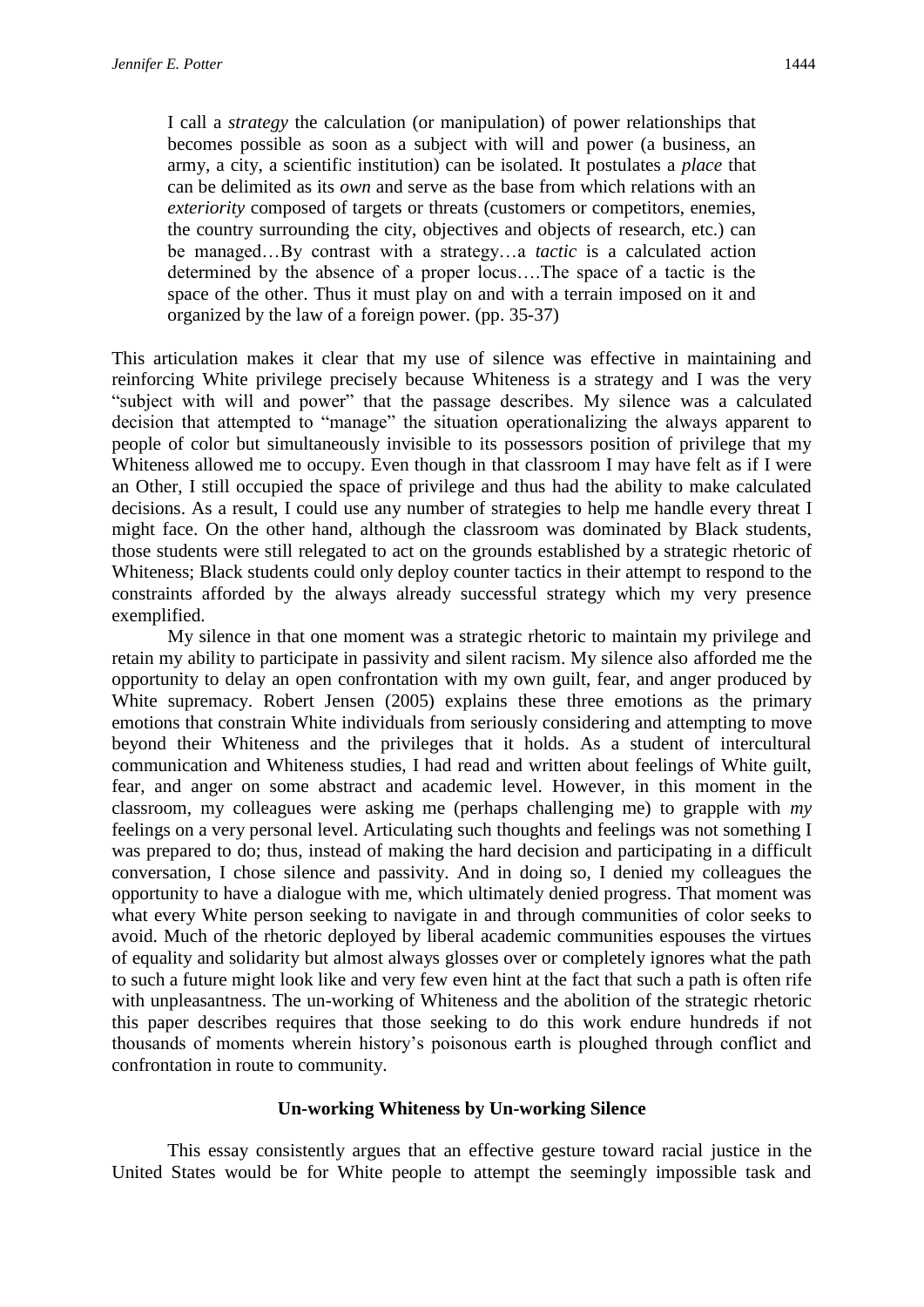engage in difficult conversations and actions that will often generate discomfort, anger, fear, guilt, and numerous feelings and actions one cannot even anticipate. Doing the impossible, however, also highlights an additional strategic rhetoric that White people could utilize: the strategy of doing something to un-work Whiteness. When I found myself in a moment that necessitated a response, I chose a strategy of silence; my writing this essay, though, acknowledges that choice and attempts to provide a framework for utilizing different strategies in future encounters and reinforces the utility and necessity of autoethnographic methods when studying cultural identity, oppression, and privilege.

Nakayama and Krisek opened the door for studying Whiteness as a strategic rhetoric. Their purpose, of course, was to "expose the rhetoric of logic of whiteness" because "[i]t is only upon critically examining this strategic rhetoric that we can begin to understand the influences it has on our everyday lives and, by extension, our research and teaching" (p. 297). This essay further advances Whiteness as a strategic rhetoric by examining the deployment of the specific strategy of silence. Although my silence was in response to a heated debate about race and Whiteness, I maintain that White individuals have the ability and opportunity to use silence as a coping mechanism in denying one's privilege in numerous situations. If one looks at the sociopolitical landscape in the United States and specifically at the conversations occurring around race, racial violence, and racial intolerance through the Black Lives Matter movement, it is easy to see numerous examples of White people employing silence as a strategy to deny privilege and oppression; new strategies are beginning, though, with organizations like Showing Up for Racial Justice (SURJ), which is asking White citizens to join the Black Lives Matter movement by strategically using Whiteness in new ways that expose and undermine White privilege. One of the primary lessons from this movement and the inclusion of White people in it is that Black leaders are asking White people to help in dramatic ways—one of which is to just *listen*. To listen to the voices and experiences and ideas of Black people. To support behind the scenes rather than stand on the front lines. To spend our time talking about Whiteness with other White people. I want to be clear that, while this may look like the very silence I shared above, it is quite different. For my silence was strategic to save myself from pain; this White silence is strategic to lift up Black voices. It is because of this stark difference in the use of the strategy of silence that I believe this essay is important—White people can choose silence to comfort themselves or they can choose silence (and a variety of other strategies) to un-work Whiteness. It also takes Ladislaus Semali's (1998) words to heart: "white people cannot declare themselves indifferent to racial politics. It is too easy for a *sympathetic* self-effacement to become another trick of quiet dominance" (p. 189).

#### **References**

- Bochner, A. P. (1997). It's about time: Narrative and the divided self. *Qualitative Inquiry, 3*, 418-438.
- Butler, J. (2011). *Bodies that matter*. New York, NY: Routledge.
- Chang, H. (2008). *Autoethnography as method*. Walnut Creek, CA: Left Coast Press.
- Coffey, A. (1999). *The ethnographic self: Fieldwork and the representation of identity*. Thousand Oaks, CA: Sage.
- de Certeau, M. (1988). *The practice of everyday life* (Trans. Steven Rendell). Berkeley, CA: University of California Press.
- Ellis, C. (1997). Evocative autoethnography: Writing emotionally about our lives. In W. G. Tierney & Y. S. Lincoln (Eds.), *Representation and the text: Re-framing the narrative voice* (pp. 115-139). Albany, NY: State University of New York Press.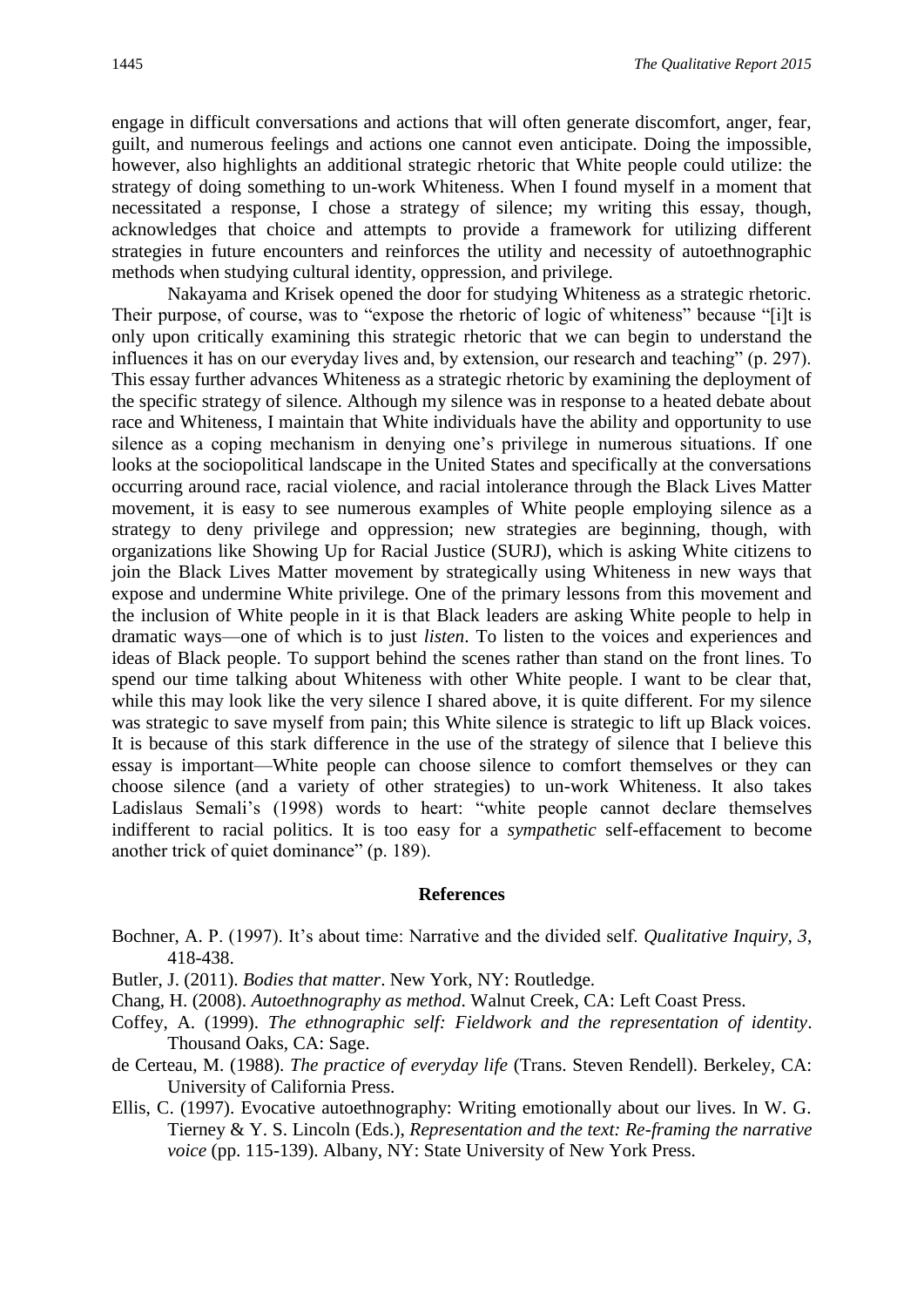- Ellis, C., & Bochner, A. P. (2000). Autoethnography, personal narrative, reflexivity: Researcher as subject. In N. K. Denzin & Y. S. Lincoln (Eds.), *The Sage handbook of qualitative research* (2<sup>nd</sup> ed., pp. 733-768). Thousand Oaks, CA: Sage.
- Ellis, C. S., & Bochner, A. P. (2006). Analyzing analytic autoethnography: An autopsy. *Journal of Contemporary Ethnography, 35*, 429-449. doi: 10.1177/0891241606286979
- Frankenberg, R. (1993). White women, race matters: The social construction of whiteness. Minneapolis, MN: University of Minnesota Press.
- Jackson, R. L. (1999). *The negotiation of cultural identity: Perceptions of European Americans and African Americans*. Westport, CT: Praeger.
- Jackson, S. (1998). White noise: On performing white, on writing performance. *TDR, 42*, 49- 65.
- Jacobson, M. F. (1998). *Whiteness of a different color: European immigrants and the alchemy of race*. Cambridge, MA: Harvard University Press.
- Jensen, R. (2005). *The heart of whiteness: Confronting race, racism, and white privilege*. San Francisco, CA: City Lights.
- Jones, S. R. (2009). Autoethnographic exploration of multiple dimensions of identity. *Journal of College Student Development, 50*, 287-304.
- Krisek, R. L. (2003). Ethnography as the excavation of personal narrative. In R. P. Clair's *Expressions of ethnography: Novel approaches to qualitative methods* (pp. 141-151). Albany, NY: State University of New York Press.
- McIntosh, P. (1997). White privilege and male privilege: A personal account of coming to see correspondences through work in women's studies. In R. Delgado & Y. J. Stefancic (Eds.), *Critical white studies: Looking behind the mirror* (pp. 291-299). Philadelphia, PA: Temple University Press.
- Nakayama, T., & Krizek, R. (1995). Whiteness: A strategic rhetoric. *Quarterly Journal of Speech, 81*(3), 291-301.
- O'Brien, A. (1994). Staging whiteness: Beckett, Havel, Maponva. *Theatre Journal, 46*, 45- 61.
- Rains, F. V. (1998). Is the benign really harmless? Deconstructing, some "benign" manifestations of operationalized white privilege. In J. L. Kincheloe, S. R. Steinberg, N. M. Rodriguez, & R. E. Chennault (Eds.), *White reign: Deploying whiteness in America* (pp. 77-102). New York, NY: St. Martin's Griffin.
- Roediger, D. R. (2006). *Working toward whiteness: How America's immigrants became white: The strange journey from Ellis Island to the suburbs*. New York, NY: Basic Books.
- Semali, L. (1998). Perspectives of the curriculum of whiteness. In J. L. Kincheloe, S. R. Steinberg, N. M. Rodriguez, & R. E. Chennault (Eds.), *White reign: Deploying whiteness in America* (pp. 177-190). New York, NY: St. Martin's Griffin.
- Warren, J. T. (2003). *Performing purity: Pedagogy, whiteness, and the (re)constitution of power.* New York, NY: Peter Lang.
- Warren, J. T., & Fassett, D. L. (2004). Subverting whiteness: Pedagogy at the crossroads of performance, culture, and politics. *Theatre Topics, 14*, 411-430. doi: 10.1353/tt.2004.002
- Warren, J. T., & Kilgard, A. K. (2001). Staging stain upon the snow: Performance as a critical enfleshment of whiteness. *Text and Performance Quarterly, 21*, 261-276.
- Yancy, G. (2008). *Black bodies, white gazes: The continuing significance of race*. Plymouth, UK: Rowman & Littlefield Publishers, Inc.